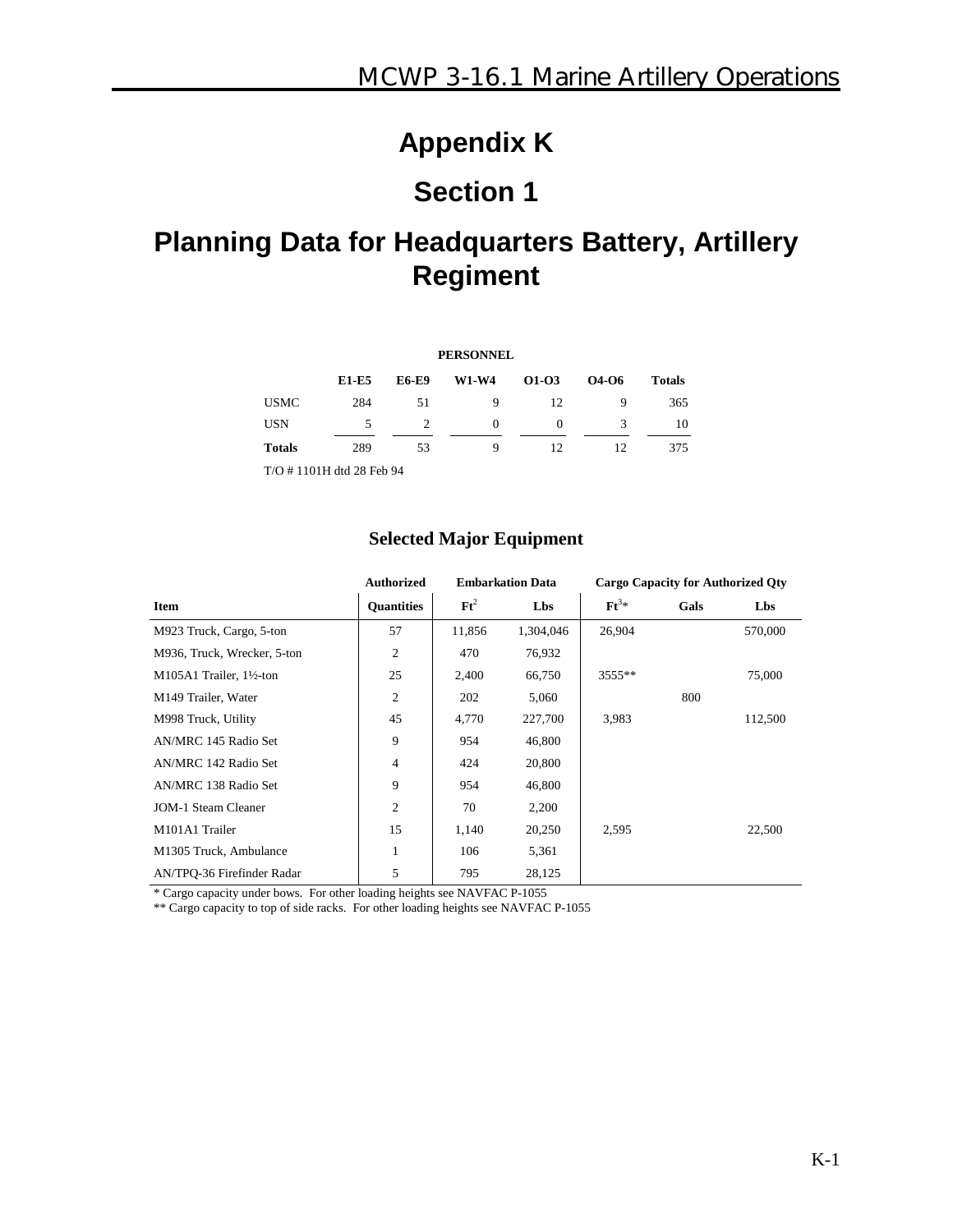|                                 |                        | <b>Armor Heavy</b> |                  | <b>Infantry Heavy</b> |                  | Composite      |                  |
|---------------------------------|------------------------|--------------------|------------------|-----------------------|------------------|----------------|------------------|
| <b>DODIC/Description</b>        | <b>Basic Allowance</b> | <b>Assault</b>     | <b>Sustained</b> | <b>Assault</b>        | <b>Sustained</b> | <b>Assault</b> | <b>Sustained</b> |
| A059/5.56 mm Ball               | 99,050                 | 3,771              | 1,119            | 1,734                 | 1.084            | 2,796          | 1,100            |
| A061/5.56 mm Tracer             | 2,830                  | 1,843              | 311              | 467                   | 257              | 1,184          | 281              |
| A064/5.56 mm 4&1 Linked         | $\theta$               | $\theta$           | $\Omega$         | $\Omega$              | $\theta$         | $\Omega$       | $\Omega$         |
| A131/7.62 mm 4&1 Linked         | 10,400                 | 440                | 74               | 911                   | 119              | 673            | 100              |
| A363/9 mm                       | 2,700                  | 91                 | 71               | 78                    | 73               | 85             | 72               |
| A518/.50 Cal SLAP 4&1 Linked    | 2,000                  | 154                | 85               | 34                    | 57               | 94             | 69               |
| A576/.50 Cal 4&1 Linked         | 4,000                  | 1,765              | 974              | 386                   | 647              | 1,080          | 787              |
| B504/40 mm Green Star Parachute | 8                      | 11                 | 1                | 11                    | 1                | 11             | 1                |
| B505/40mm Red Star Parchute     | 8                      | 11                 | 1                | 11                    | 1                | 11             | 1                |
| B506/40 mm Red Smoke            | 7                      | 6                  | 1                | 6                     | 1                | 6              | 1                |
| B508/40 mm Green Smoke          | 13                     | 6                  | 1                | 6                     | 1                | 6              | 1                |
| B509/40 mm Yellow Smoke         | 7                      | 6                  | 1                | 6                     | 1                | 6              |                  |
| B535/40 mm White Star Parachute | 52                     | 13                 | 1                | 13                    | 1                | 13             | $\mathbf{1}$     |
| B542/40 mm LKD                  | 2,880                  | 353                | 177              | 196                   | 165              | 275            | 170              |
| B546/40 mm HEDP                 | 468                    | 29                 | 30               | 25                    | 31               | 27             | 30               |
| G881/Gren Fragmentation         | 75                     | 20                 | 14               | 19                    | 17               | 19             | 16               |
| G900/Gren Incendiary            | 4                      | 1                  | 1                | $\mathbf{1}$          | 1                | 1              | 1                |
| G940/Gren Green Smoke           | 12                     | 1                  | 1                | 1                     | 1                | 1              |                  |
| G945/Gren Yellow Smoke          | 12                     | 1                  | 1                | 1                     | 1                | 1              |                  |
| G950/Gren Red Smoke             | 12                     | 1                  | 1                | $\mathbf{1}$          | 1                | 1              | 1                |
| G930/Gren HC Smoke              | 12                     | 1                  | 1                | 1                     | 1                | 1              |                  |
| G960/Gren Violet Smoke          | 12                     | 1                  | 1                | 1                     | 1                | 1              |                  |
| L603/Sig Red Star Cluster       | 9                      | 1                  | 1                | 1                     | 1                | 1              | 1                |
| L307/Sig White Star Cluster     | 9                      | 1                  | 1                | 1                     | 1                | 1              |                  |
| L311/Sig Red Star Parachute     | 9                      | 1                  | 1                | 1                     | 1                | 1              |                  |
| L312/Sig White Star Parachute   | 9                      | 1                  | 1                | 1                     | 1                | 1              |                  |
| L314/Sig Green Star Cluster     | 9                      | 1                  | 1                | 1                     | 1                | 1              |                  |
| L323/Sig Smk Ground RP          | 9                      | 1                  | 1                | 1                     | 1                | 1              |                  |
| L324/Sig Smk Ground GP          | 9                      | 1                  | 1                | 1                     | 1                | 1              |                  |
| L495/Flare Trip                 | 8                      | $\overline{2}$     | 1                | $\mathbf{1}$          | $\overline{c}$   |                | $\overline{c}$   |

### **Class V Small Arms Combat Planning Rates**

**NOTE:** Rounds have been rounded up to the nearest whole figure.

Ammunition figures based on the following numbers of weapons per battery M-16 283, M9 90, M-240G 13, M-2 10, Mk-19 10, M203 26. Personnel figures based on T/O 1101H dtd 28 Feb 94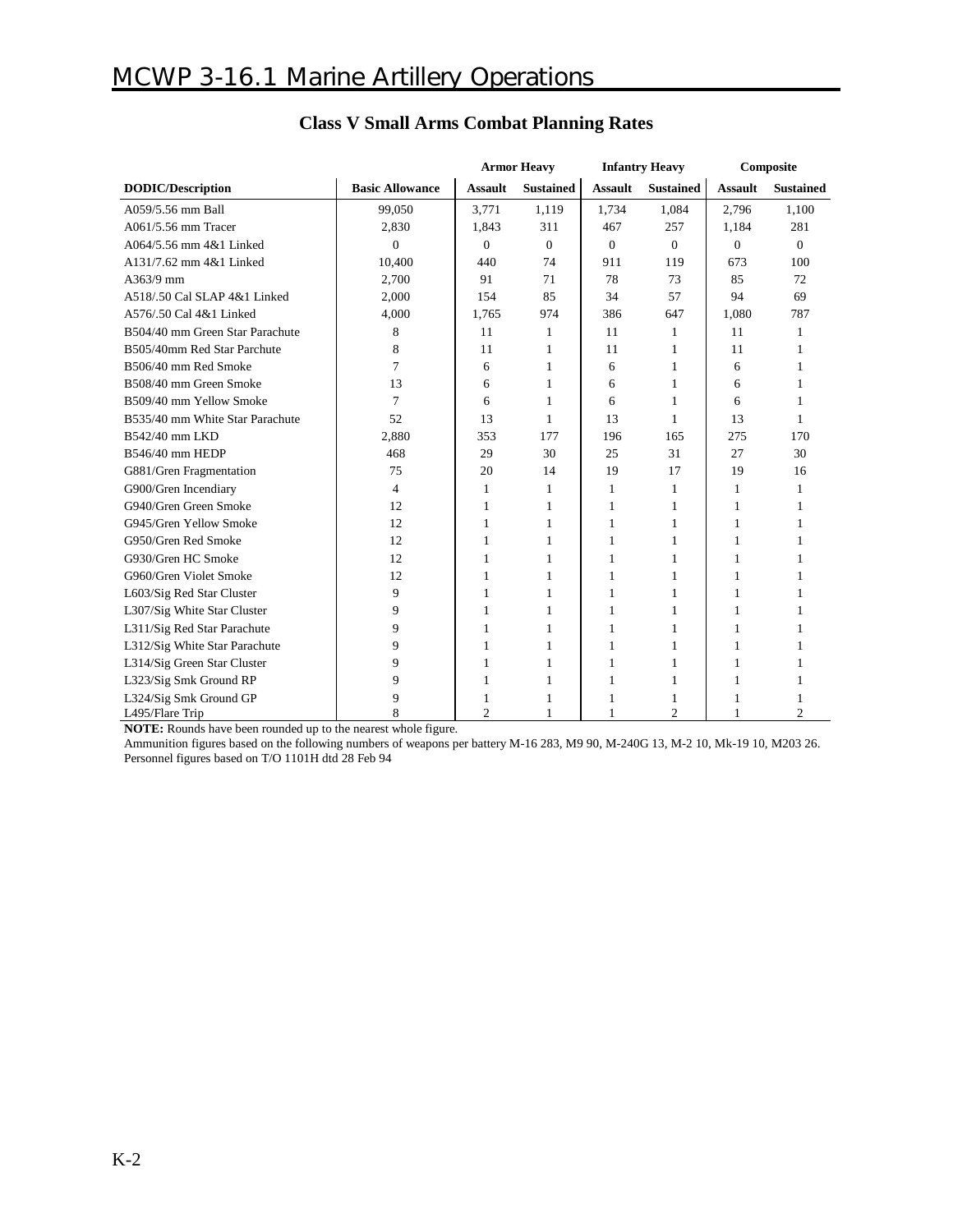# **Planning Data for Headquarters Battery, Artillery Battalion**

| <b>PERSONNEL</b> |                          |              |              |       |          |               |  |  |  |
|------------------|--------------------------|--------------|--------------|-------|----------|---------------|--|--|--|
|                  | E1-E5                    | <b>E6-E9</b> | <b>W1-W4</b> | 01-03 | 04-05    | <b>Totals</b> |  |  |  |
| <b>USMC</b>      | 137                      | 30           | 5            | 12    | 6        | 190           |  |  |  |
| <b>USN</b>       | 3                        |              | $\Omega$     | 5     | $\Omega$ | 9             |  |  |  |
| <b>Totals</b>    | 141                      | 31           | 5            | 17    | 6        | 199           |  |  |  |
|                  | T/O #1142G dtd 28 Feb 94 |              |              |       |          |               |  |  |  |

#### **Selected Major Equipment**

|                             | <b>Authorized</b> | <b>Embarkation Data</b> |         | <b>Cargo Capacity for Authorized Qty</b> |      |         |
|-----------------------------|-------------------|-------------------------|---------|------------------------------------------|------|---------|
| <b>Items</b>                | <b>Ouantities</b> | $\mathbf{F}t^2$         | Lbs     | $\mathbf{F} \mathbf{t}^{3*}$             | Gals | Lbs     |
| M923 Truck, Cargo, 5-ton    | 10                | 2,080                   | 228,780 | 4,550                                    |      | 100,000 |
| M936, Truck, Wrecker, 5-ton | 2                 | 470                     | 76,932  |                                          |      |         |
| M105A1 Trailer, 1½-ton      | $\overline{4}$    | 384                     | 10,680  | 1,112                                    |      | 12,000  |
| M101A3, Trailer             | 12                | 912                     | 16,200  | 2,076                                    |      | 18,000  |
| M149 Trailer, Water         | 2                 | 202                     | 5,060   |                                          | 800  |         |
| M998 Truck, Utility         | 18                | 1,908                   | 91,080  | $1422**$                                 |      | 45,000  |
| AN/MRC 145 Radio Set        | 6                 | 636                     | 31,200  |                                          |      |         |
| AN/MRC 138 Radio Set        | 5                 | 530                     | 26,750  |                                          |      |         |
| <b>JOM-1 Steam Cleaner</b>  | $\overline{2}$    | 70                      | 2,200   |                                          |      |         |
| M1305 Truck, Ambulance      | $\mathbf{1}$      | 106                     | 5,361   |                                          |      |         |
| MC 4000 Forkliftl           | 2                 | 227                     | 16,000  |                                          |      |         |

\* Cargo capcity under bows. For other loading heights see NAVFAC P-1055.

\*\* Cargo capacity to top of side racks. For other loading heights see NAVFAC P-1055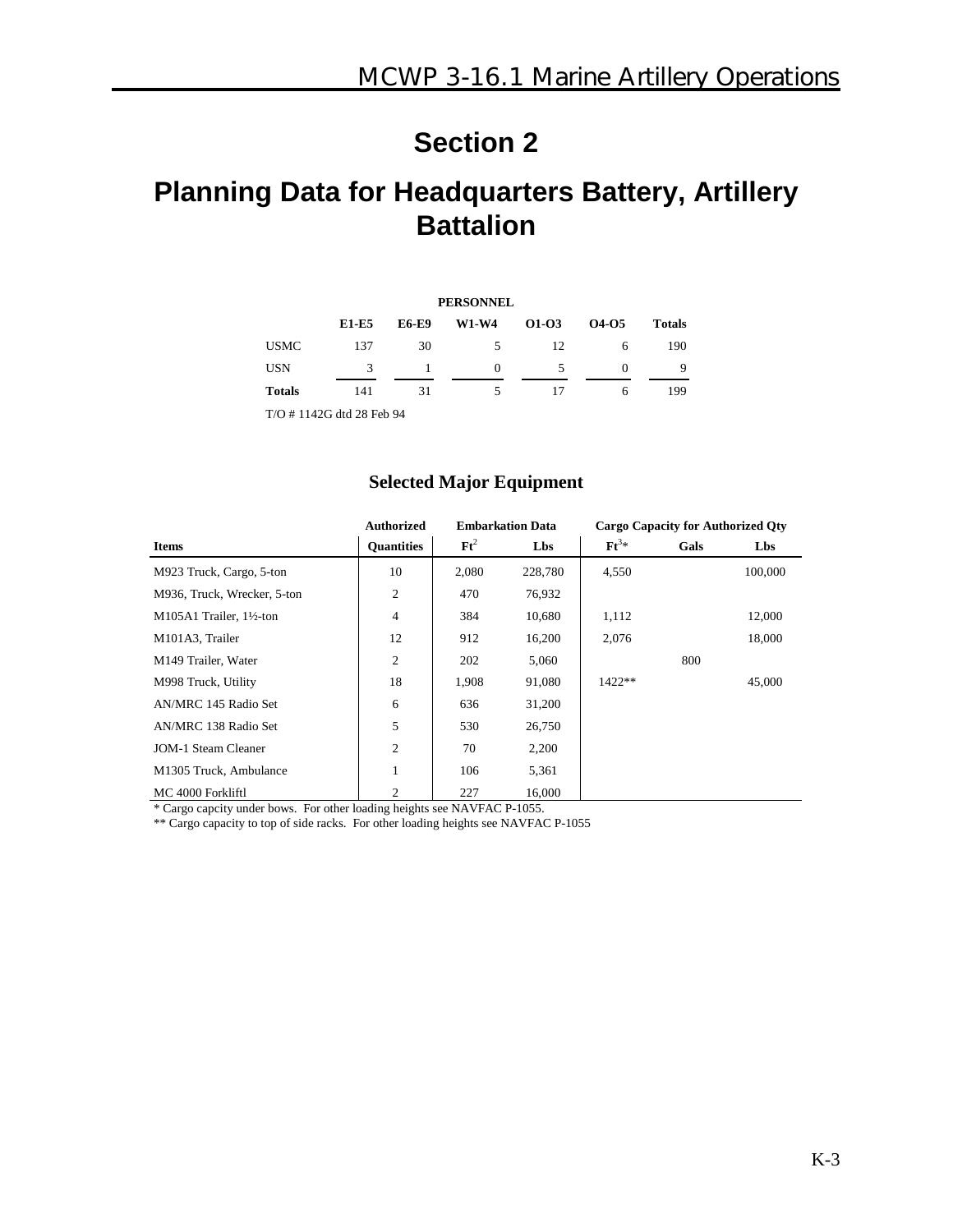### **MCWP 3-16.1 Marine Artillery Operations**

|                                 |                        | <b>Armor Heavy</b> |                  | <b>Infantry Heavy</b> |                  | Composite      |                  |
|---------------------------------|------------------------|--------------------|------------------|-----------------------|------------------|----------------|------------------|
| <b>DODIC/Description</b>        | <b>Basic Allowance</b> | <b>Assault</b>     | <b>Sustained</b> | <b>Assault</b>        | <b>Sustained</b> | <b>Assault</b> | <b>Sustained</b> |
| A059/5.56 mm Ball               | 45,850                 | 1,745              | 518              | 803                   | 502              | 1,294          | 509              |
| A061/5.56 mm Tracer             | 1,310                  | 853                | 144              | 217                   | 119              | 548            | 131              |
| A064/5.56 mm 4&1 Linked         | 6,400                  | 1,942              | 441              | 214                   | 371              | 1,105          | 402              |
| A131/7.62 mm 4&1 Linked         | 3,200                  | 136                | 23               | 281                   | 37               | 207            | 31               |
| A363/9 mm                       | 1,800                  | 61                 | 48               | 53                    | 49               | 57             | 48               |
| A518/.50 Cal SLAP 4&1 Linked    | 800                    | 62                 | 34               | 14                    | 23               | 38             | 28               |
| A576/.50 Cal 4&1 Linked         | 1,600                  | 706                | 390              | 155                   | 259              | 432            | 315              |
| B504/40 mm Green Star Parachute | 3                      | 5                  | $\mathbf{1}$     | $\overline{4}$        | 1                | $\overline{4}$ | 1                |
| B505/40mm Red Star Parchute     | 3                      | 5                  | 1                | $\overline{4}$        | 1                | $\overline{4}$ |                  |
| B506/40 mm Red Smoke            | 3                      | 2                  | $\mathbf{1}$     | $\overline{c}$        | 1                | 2              | 1                |
| B508/40 mm Green Smoke          | 5                      | 2                  | 1                | $\overline{2}$        | 1                | $\overline{c}$ | 1                |
| B509/40 mm Yellow Smoke         | 3                      | $\overline{c}$     | 1                | $\overline{2}$        | 1                | $\overline{c}$ | 1                |
| B535/40 mm White Star Parachute | 20                     | 5                  | 1                | 5                     | 1                | 5              | 1                |
| B542/40 mm Linked               | 1,152                  | 142                | 71               | 79                    | 66               | 110            | 68               |
| B546/40 mm HEDP                 | 180                    | 11                 | 12               | 10                    | 12               | 11             | 12               |
| G881/Gren Fragmentation         | 75                     | 11                 | 8                | 10                    | 9                | 11             | 9                |
| G900/Gren Incendiary            | $\overline{4}$         | 1                  | 1                | 1                     | 1                | $\mathbf{1}$   |                  |
| G940/Gren Green Smoke           | 12                     | 1                  | 1                | $\mathbf{1}$          | 1                | 1              |                  |
| G945/Gren Yellow Smoke          | 12                     | 1                  | 1                | 1                     | 1                | 1              | 1                |
| G950/Gren Red Smoke             | 12                     | 1                  | 1                | $\mathbf{1}$          | 1                | 1              | 1                |
| G930/Gren HC Smoke              | 12                     | 1                  | 1                | 1                     | 1                | 1              |                  |
| G960/Gren Violet Smoke          | 12                     | 1                  | $\mathbf{1}$     | 1                     | 1                | 1              | 1                |
| L603/Sig Red Star Cluster       | 9                      | 1                  | 1                | 1                     | 1                | 1              | 1                |
| L307/Sig White Star Cluster     | 9                      | 1                  | 1                | $\mathbf{1}$          | 1                | 1              |                  |
| L311/Sig Red Star Parachute     | 9                      | 1                  | 1                | $\mathbf{1}$          | 1                | 1              | 1                |
| L312/Sig White Star Parachute   | 9                      | 1                  | 1                | $\mathbf{1}$          | 1                | 1              | 1                |
| L314/Sig Green Star Cluster     | 9                      | 1                  | 1                | 1                     | 1                | 1              |                  |
| L323/Sig Smk Ground RP          | 9                      | 1                  | 1                | 1                     | 1                | 1              | 1                |
| L324/Sig Smk Ground GP          | 9                      | 1                  | 1                | 1                     | 1                | 1              |                  |
| L495/Flare Trip                 | 8                      | $\overline{2}$     | 1                | $\mathbf{1}$          | $\overline{c}$   | 1              | $\overline{c}$   |

### **Class V Small Arms Combat Planning Rates Composite Threat**

**NOTE:** Rounds have been rounded up to the nearest whole figure.

Ammunition figures based on the following numbers of weapons per battery. M-16 131, M9 60, M-240G 4, M-2 4, Mk-19 4, SAW 8, M203 10

Personnel figures based on T/O 1142G dtd 28 Feb 94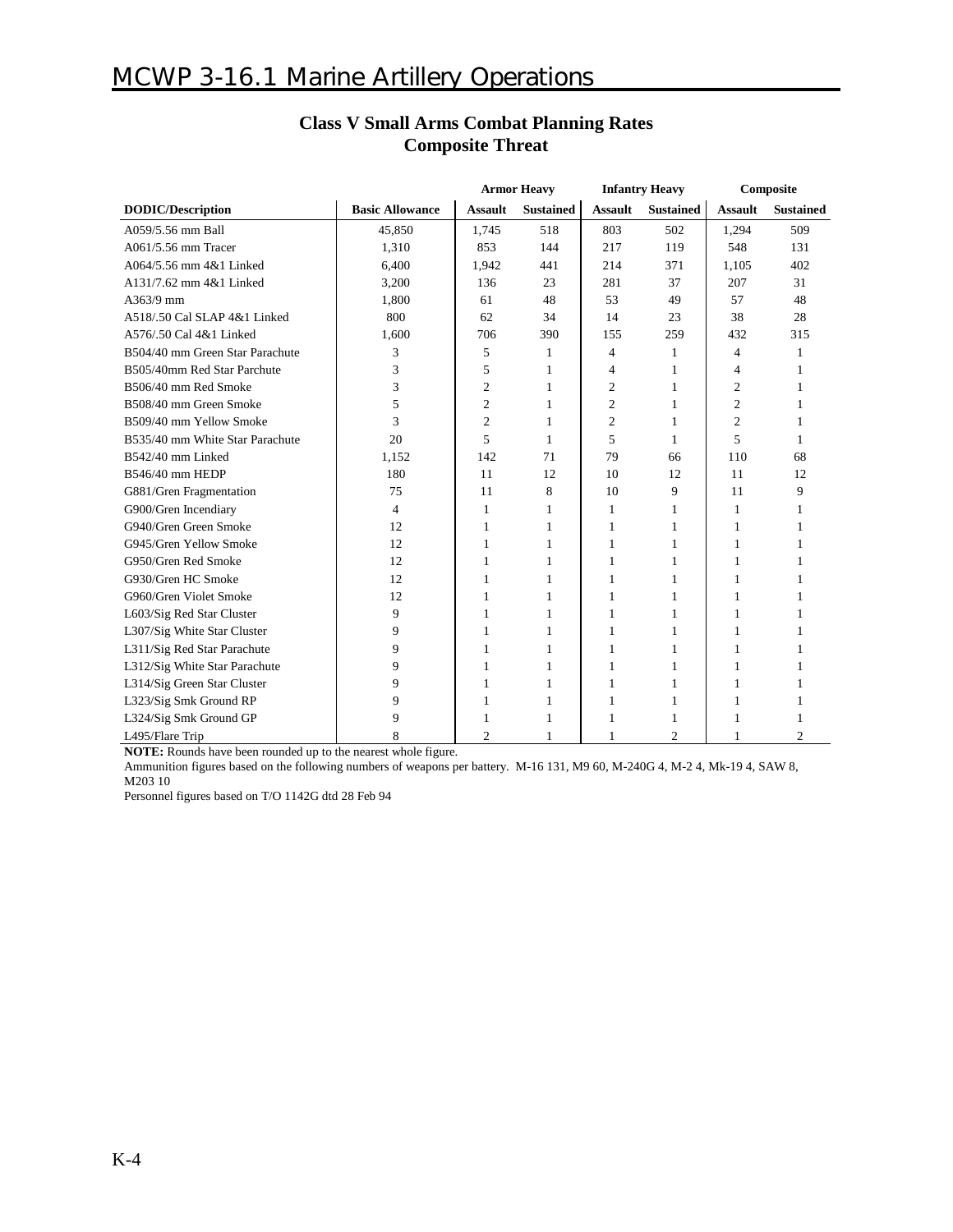# **Planning Data for M-198 Battery (6-Gun)**

| <b>PERSONNEL</b>         |       |              |         |        |  |  |  |  |  |
|--------------------------|-------|--------------|---------|--------|--|--|--|--|--|
|                          | E1-E5 | <b>E6-E9</b> | $01-03$ | Totals |  |  |  |  |  |
| <b>USMC</b>              | 123   | 13           | 8       | 144    |  |  |  |  |  |
| USN                      | 3     |              |         | 3      |  |  |  |  |  |
| <b>Totals</b>            | 126   | 13           | 8       | 147    |  |  |  |  |  |
| T/O #1113G dtd 28 Feb 94 |       |              |         |        |  |  |  |  |  |

#### **Selected Major Equipment**

|                            | <b>Authorized</b> |                 | <b>Embarkation Data</b> | <b>Cargo Capacity for Authorized Oty</b> |      |         |
|----------------------------|-------------------|-----------------|-------------------------|------------------------------------------|------|---------|
| <b>Items</b>               | <b>Quantities</b> | $\mathbf{F}t^2$ | Lbs                     | $\mathbf{F} \mathbf{t}^{3*}$             | Gals | Lbs     |
| M923 Truck, Cargo, 5-ton   | 16                | 3.328           | 366,048                 | 7,280                                    |      | 160,000 |
| M101A3, Trailer            | 5                 | 380             | 67,500                  | 865                                      |      | 7,500   |
| $M105A1$ Trailer, 1½-ton   | 8                 | 768             | 21.360                  | 2.224                                    |      | 24,000  |
| M149 Trailer, Water        | 1                 | 101             | 2,530                   |                                          | 400  |         |
| M998 HMMWV                 | 5                 | 528             | 25,300                  | 395**                                    |      | 25,000  |
| M1043 HMMWV (Armored)      | 3                 | 318             | 17,931                  |                                          |      | 14.500  |
| AN/MRC 145 Radio Set       | 4                 | 424             | 20,800                  |                                          |      |         |
| MC 4000 Forklift           | л.                | 114             | 8.000                   |                                          |      |         |
| M198 Medium Towed Howitzer | 6                 | 1.197           | 93,600                  |                                          |      |         |

\* Cargo capacity under bows. For other loading data see NAVFAC P-1055

\*\* Cargo capacity to top of side racks. For other loading data see NAVFAC P-1055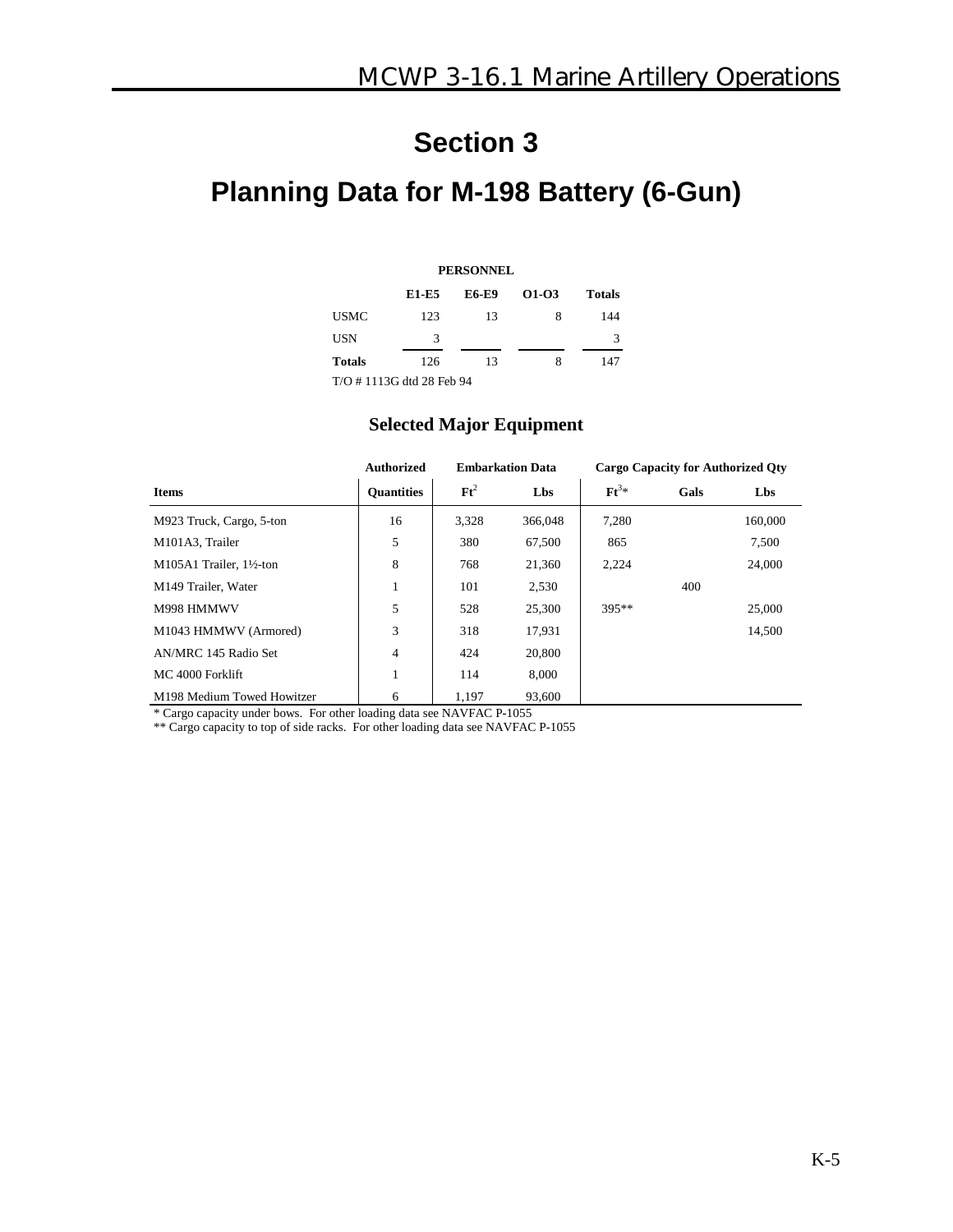|                                 |                        | <b>Armor Heavy</b> |                  | <b>Infantry Heavy</b> |                  | Composite      |                  |
|---------------------------------|------------------------|--------------------|------------------|-----------------------|------------------|----------------|------------------|
| <b>DODIC/Description</b>        | <b>Basic Allowance</b> | <b>Assault</b>     | <b>Sustained</b> | <b>Assault</b>        | <b>Sustained</b> | <b>Assault</b> | <b>Sustained</b> |
| A059/5.56 mm Ball               | 40,950                 | 1,559              | 463              | 717                   | 448              | 1,156          | 455              |
| A061/5.56 mm Tracer             | 1,170                  | 762                | 129              | 193                   | 106              | 490            | 117              |
| A064/5.56 mm 4&1 Linked         | $\mathbf{0}$           | $\overline{0}$     | $\mathbf{0}$     | $\mathbf{0}$          | $\mathbf{0}$     | $\mathbf{0}$   | $\mathbf{0}$     |
| A131/7.62 mm 4&1 Linked         | 3,200                  | 136                | 23               | 281                   | 37               | 207            | 31               |
| A363/9 mm                       | 900                    | 31                 | 24               | 27                    | 25               | 29             | 24               |
| A518/.50 Cal SLAP 4&1 Linked    | 800                    | 62                 | 34               | 14                    | 23               | 38             | 28               |
| A576/.50 Cal 4&1 Linked         | 1,600                  | 706                | 390              | 155                   | 259              | 432            | 315              |
| B504/40 mm Green Star Parachute | 3                      | 5                  | 1                | 4                     | 1                | $\overline{4}$ | 1                |
| B505/40mm Red Star Parchute     | 3                      | 5                  | 1                | 4                     | 1                | $\overline{4}$ | 1                |
| B506/40 mm Red Smoke            | 3                      | 2                  | 1                | $\overline{c}$        | 1                | $\overline{c}$ | $\mathbf{1}$     |
| B508/40 mm Green Smoke          | 5                      | 2                  | 1                | $\overline{2}$        | 1                | $\overline{2}$ | 1                |
| B509/40 mm Yellow Smoke         | 3                      | $\overline{c}$     | 1                | $\overline{2}$        | 1                | $\overline{2}$ | $\mathbf{1}$     |
| B535/40 mm White Star Parachute | 20                     | 5                  | 1                | 5                     | 1                | 5              | $\mathbf{1}$     |
| B542/40 mm HEDP LKD             | 1,152                  | 142                | 71               | 79                    | 66               | 110            | 68               |
| B546/40 mm HEDP                 | 180                    | 11                 | 12               | 10                    | 12               | 11             | 12               |
| G881/Gren Fragmentation         | 75                     | 8                  | 6                | 8                     | 7                | 8              | 6                |
| G900/Gren Incendiary            | $\overline{4}$         | 1                  | 1                | 1                     | 1                | 1              | 1                |
| G940/Gren Green Smoke           | 12                     | 1                  | 1                | 1                     | 1                | 1              | $\mathbf{1}$     |
| G945/Gren Yellow Smoke          | 12                     | 1                  | 1                | 1                     | 1                | 1              | $\mathbf{1}$     |
| G950/Gren Red Smoke             | 12                     | 1                  | 1                | 1                     | 1                | 1              | 1                |
| G930/Gren HC Smoke              | 12                     | 1                  | 1                | 1                     | 1                | 1              | 1                |
| G960/Gren Violet Smoke          | 12                     | 1                  | 1                | 1                     | 1                | 1              | 1                |
| L603/Sig Red Star Cluster       | 9                      | 1                  | 1                | 1                     | 1                | 1              | 1                |
| L307/Sig White Star Cluster     | 9                      | 1                  | 1                | 1                     | 1                | 1              | 1                |
| L311/Sig Red Star Parachute     | 9                      | 1                  | 1                | 1                     | 1                | 1              | 1                |
| L312/Sig White Star Parachute   | 9                      | 1                  | 1                | 1                     | 1                | 1              | 1                |
| L314/Sig Green Star Cluster     | 9                      | 1                  | 1                | 1                     | 1                | 1              | 1                |
| L323/Sig Smk Ground RP          | 9                      | 1                  | 1                | 1                     | 1                | 1              | 1                |
| L324/Sig Smk Ground GP          | 9                      | 1                  | 1                | 1                     | 1                | 1              | 1                |
| L495/Flare Trip                 |                        | $\overline{c}$     | 1                | 1                     | $\overline{c}$   | 1              | $\mathfrak{D}$   |

### **Class V Small Arms Combat Planning Rates**

**NOTE:** Rounds have been rounded up to the nearest whole figure.

Ammunition figures based on the following numbers of weapons per battery. M-16 117, M9 30, M-240G 4, M-2 4, Mk-19 4, SAW 6, M203 10

Personnel figures based on T/O 1113G dtd 28 Feb 94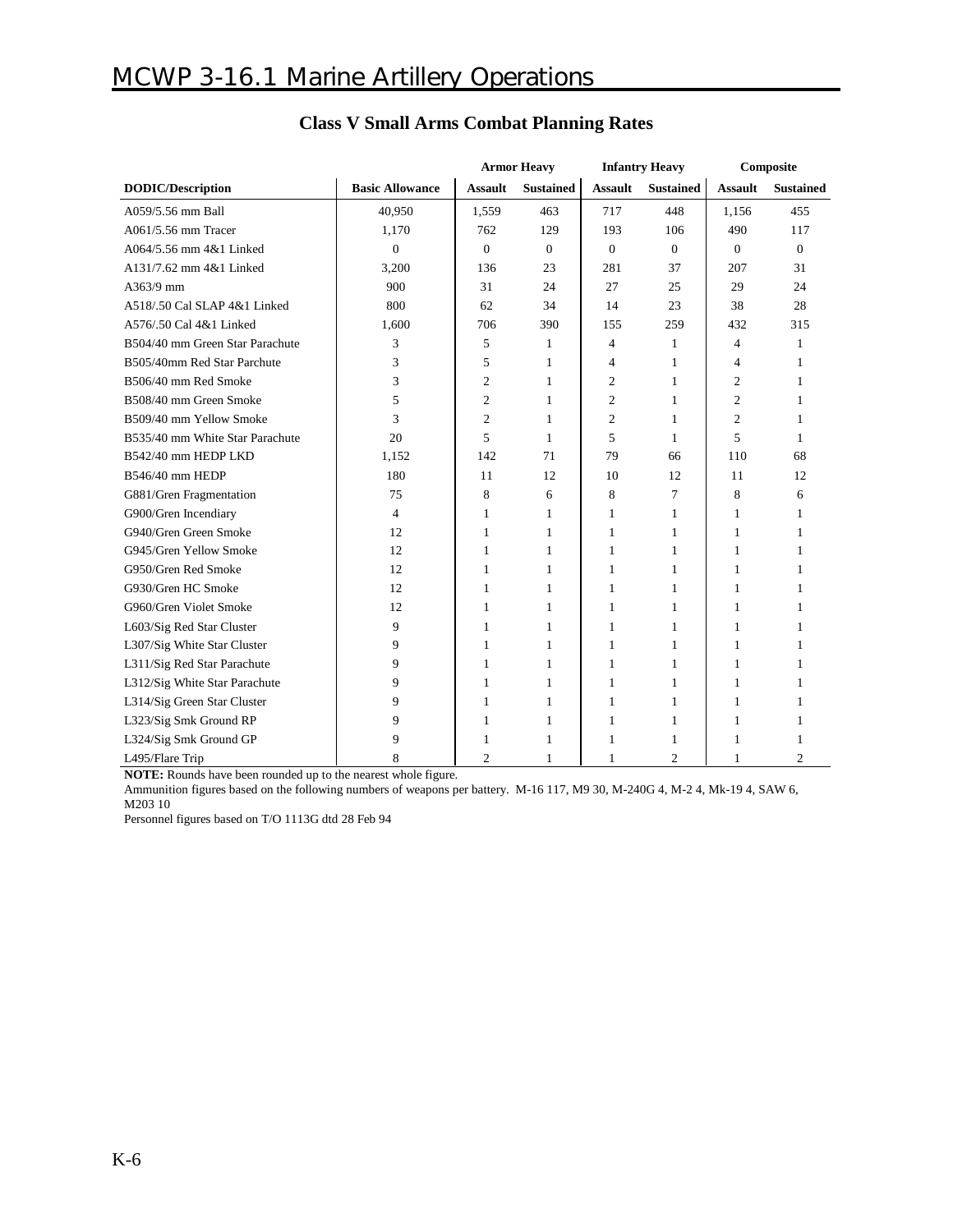|                                 |                        |                | <b>Armor Heavy</b> | <b>Infantry Heavy</b> |                  | Composite      |                  |
|---------------------------------|------------------------|----------------|--------------------|-----------------------|------------------|----------------|------------------|
| <b>DODIC/Description</b>        | <b>Basic Allowance</b> | <b>Assault</b> | <b>Sustained</b>   | <b>Assault</b>        | <b>Sustained</b> | <b>Assault</b> | <b>Sustained</b> |
| D501/Proj ADAM-L                | 5                      | $\overline{c}$ | 1                  | 3                     | $\overline{c}$   | 3              | 1                |
| D502/Proj ADAM-S                | 9                      | 11             | $\overline{c}$     | 6                     | 3                | 8              | $\overline{c}$   |
| D505/Proj ILLUM M485A2          | 5                      | 3              |                    | $\mathfrak{2}$        |                  | 3              |                  |
| D510/Proj COPPERHEAD            |                        | $\overline{2}$ | 1                  | 1                     | 1                | 1              | 1                |
| D514/Proj RAAMS-S               | 4                      | 6              | 3                  | 7                     | $\overline{c}$   | 6              | $\overline{c}$   |
| D515/Proj RAAMS-L               | $\overline{c}$         | 1              | $\overline{c}$     | 1                     | 3                | 1              | 3                |
| D528/Proj SMOKE M825            | 36                     | 4              | $\overline{2}$     | 4                     | $\overline{c}$   | 4              | $\overline{c}$   |
| D544/Proj HE                    | 198                    | 78             | 20                 | 44                    | 15               | 60             | 17               |
| D550/Proj WP                    | 12                     | 10             | 3                  | 9                     | $\overline{c}$   | 9              | 2                |
| D563/Proj DPICM                 | 190                    | 19             | 4                  | 37                    | 3                | 29             | 4                |
| D579/Proj HE RAP                | 78                     | 78             | 20                 | 44                    | 15               | 60             | 17               |
| D864/Proj DPICM BB              | 137                    | 19             | 4                  | 37                    | 3                | 29             | $\overline{4}$   |
| <b>Projectile Subtotals</b>     | 677                    | 233            | 63                 | 195                   | 52               | 213            | 56               |
| D532/Prop M203 RB               | 243                    | 107            | 26                 | 89                    | 20               | 98             | 22               |
| D533/Prop M119A1/A2             | 122                    | 35             | 10                 | 30                    | 8                | 32             | 9                |
| D540/Prop M3A1 GB               | 64                     | 19             | 5                  | 16                    | 5                | 18             | 5                |
| D541/Prop M4A2 WB               | 313                    | 89             | 24                 | 75                    | 20               | 82             | 21               |
| <b>Propellant Subtotals</b>     | 742                    | 250            | 65                 | 210                   | 53               | 230            | 57               |
| $N289$ /Fz ET M762 <sup>1</sup> | 404                    | 65             | 18                 | 99                    | 16               | 83             | 17               |
| N290/Fz ET M767 <sup>2</sup>    | 35                     | 27             | 7                  | 17                    | 5                | 22             | 6                |
| N291/Fz VT M732A2 $3$           | 50                     | 20             | 5                  | 11                    | 4                | 15             | 5                |
| N340/Fz PD M739 <sup>4</sup>    | 218                    | 127            | 32                 | 72                    | 24               | 99             | 27               |
| N569/Fz CP Mk 399-1             | 4                      | 2              | 1                  | $\mathbf{1}$          | $\mathbf{1}$     | $\overline{c}$ | 1                |
| <b>Fuze Subtotals</b>           | 711                    | 241            | 63                 | 200                   | 50               | 221            | 56               |
| N523/Primer M82                 | 740                    | 249            | 63                 | 208                   | 50               | 228            | 56               |

### **Class V Artillery Ammunition Combat Planning Rates**

\* Rounds and weigts have been rounded up to the nearest whole figure.

1. N285/Fz MTSQ M577 may be substituted.

2. N286/Fz MTSQ M582 or N278/Fz MTSQ M564 may be substituted.

3. N264/Fz VT M732 may be substituted in deep-well projectiles.

4. N335/Fz PD M557 or N311/Fz PD M572 may be substituted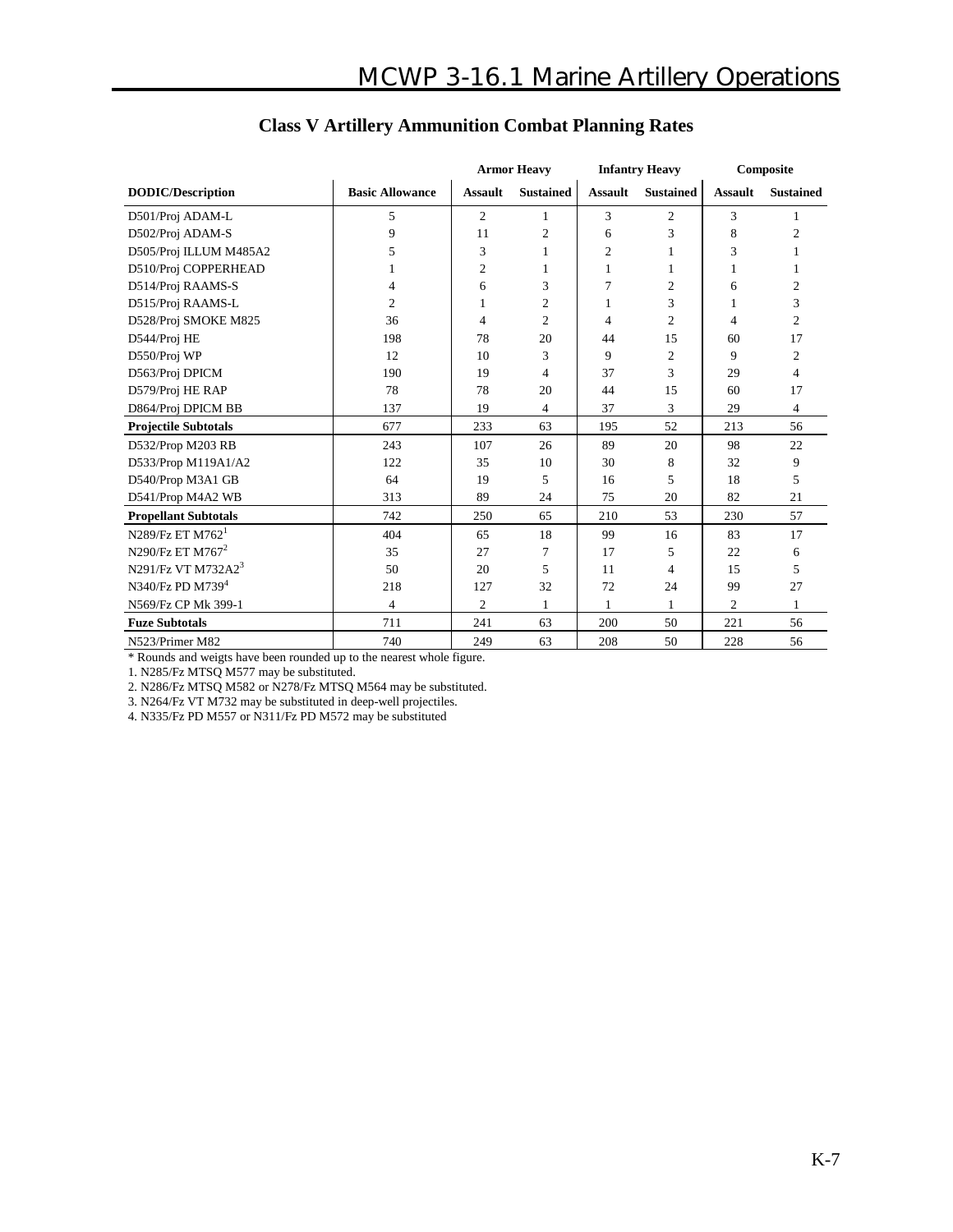# **Planning Data for Artillery Battalion**

| <b>PERSONNEL</b>                   |              |              |              |         |          |               |  |  |  |  |
|------------------------------------|--------------|--------------|--------------|---------|----------|---------------|--|--|--|--|
|                                    | <b>E1-E5</b> | <b>E6-E9</b> | <b>W1-W4</b> | $01-03$ | 04-05    | <b>Totals</b> |  |  |  |  |
| <b>USMC</b>                        | 507          | 69           | 5            | 36      | 6        | 623           |  |  |  |  |
| <b>USN</b>                         | 12           |              | $\Omega$     | 5       | $\Omega$ | 18            |  |  |  |  |
| <b>Totals</b>                      | 519          | 70           | 5            | 41      | 6        | 641           |  |  |  |  |
| T/O #1142G and 1113G dtd 28 Feb 94 |              |              |              |         |          |               |  |  |  |  |

### **Selected Major Equipment**

|                             | <b>Authorized</b> |                 | <b>Embarkation Data</b> | <b>Cargo Capacity for Authorized Qty</b> |       |         |
|-----------------------------|-------------------|-----------------|-------------------------|------------------------------------------|-------|---------|
| <b>Items</b>                | <b>Quantities</b> | $\mathbf{F}t^2$ | Lbs                     | $\mathbf{F} \mathbf{t}^{3*}$             | Gals  | Lbs     |
| M923 Truck, Cargo, 5-ton    | 58                | 12,064          | 1,326,924               | 26,390                                   |       | 580,000 |
| M936, Truck, Wrecker, 5-ton | $\overline{c}$    | 470             | 76,932                  |                                          |       |         |
| M105A1 Trailer, 1½-ton      | 28                | 2,688           | 74,760                  | 7,784                                    |       | 84,000  |
| M101A3, Trailer             | 27                | 2,052           | 36,450                  | 4,671                                    |       | 40,500  |
| M149 Trailer, Water         | 5                 | 505             | 12,650                  |                                          | 2,000 |         |
| M998 Truck, Utility         | 33                | 3,485           | 166,980                 | $2607**$                                 |       | 165,000 |
| M1043 HMMWV (Armored)       | 9                 | 954             | 53,793                  |                                          |       |         |
| AN/MRC 145 Radio Set        | 18                | 1,908           | 93,600                  |                                          |       |         |
| AN/MRC 138 Radio Set        | 5                 | 530             | 26,750                  |                                          |       |         |
| <b>JOM-1 Steam Cleaner</b>  | $\overline{c}$    | 70              | 2,200                   |                                          |       |         |
| M1305 Truck, Ambulance      | 1                 | 106             | 5,361                   |                                          |       |         |
| MC 4000 Forkliftl           | 5                 | 570             | 40,000                  |                                          |       |         |
| M198 Medium Towed Howitzer  | 18                | 3,591           | 280,800                 |                                          |       |         |

\* Cargo capacity under bows. For other loading heights see NAVFAC P-1055

\*\* Cargo capacity to top of side racks. For other loading heights see NAVFAC P-1055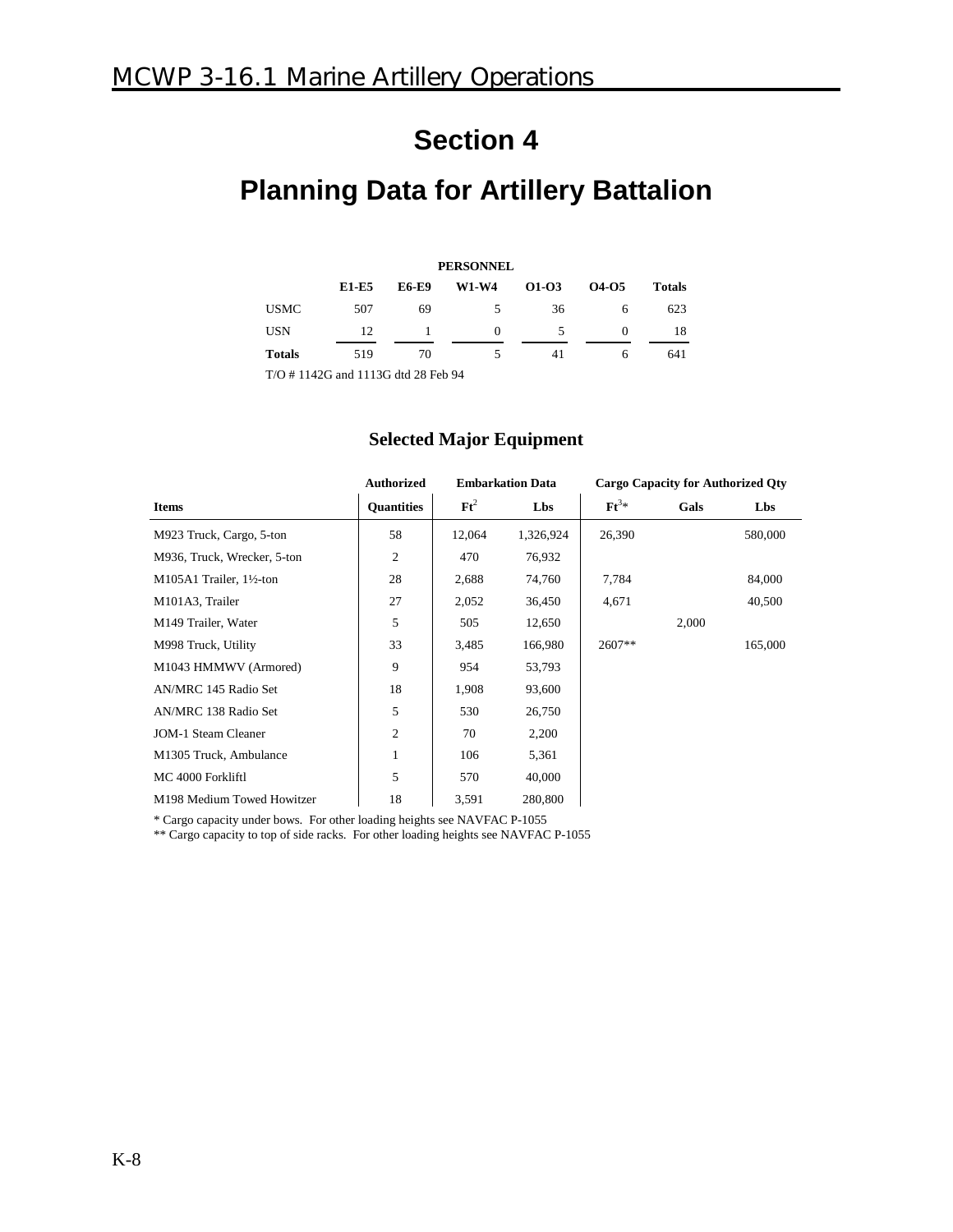|                                 |                        | <b>Armor Heavy</b> |                  | <b>Infantry Heavy</b> |                  | Composite      |                  |
|---------------------------------|------------------------|--------------------|------------------|-----------------------|------------------|----------------|------------------|
| <b>DODIC/Description</b>        | <b>Basic Allowance</b> | <b>Assault</b>     | <b>Sustained</b> | <b>Assault</b>        | <b>Sustained</b> | <b>Assault</b> | <b>Sustained</b> |
| A059/5.56 mm Ball               | 168,700                | 6,422              | 1,906            | 2,952                 | 1,845            | 4,761          | 1,873            |
| A061/5.56 mm Tracer             | 4,820                  | 3.138              | 530              | 796                   | 437              | 2.017          | 479              |
| A064/5.56 mm 4&1 Linked         | 6,400                  | 1,942              | 441              | 214                   | 371              | 1,105          | 402              |
| A131/7.62 mm 4&1 Linked         | 12,800                 | 541                | 91               | 1,121                 | 147              | 828            | 123              |
| A363/9 mm                       | 4,500                  | 151                | 118              | 120                   | 131              | 141            | 120              |
| A576/.50 Cal 4&1 Linked         | 6,400                  | 2,823              | 1,558            | 617                   | 1,035            | 1,728          | 1,258            |
| A518/.50 Cal SLAP 4&1 Linked    | 3,200                  | 246                | 136              | 54                    | 90               | 151            | 110              |
| B504/40 mm Green Star Parachute | 12                     | 17                 | 1                | 16                    | 1                | 16             | 1                |
| B505/40mm Red Star Parchute     | 12                     | 17                 | 1                | 16                    | 1                | 16             | 1                |
| B506/40 mm Red Smoke            | 10                     | 8                  | 1                | 8                     | 2                | 8              | 1                |
| B508/40 mm Green Smoke          | 20                     | 8                  | 1                | 8                     | $\overline{c}$   | 8              | 1                |
| B509/40 mm Yellow Smoke         | 10                     | 8                  | 1                | 8                     | $\overline{c}$   | 8              | $\mathbf{1}$     |
| B535/40 mm White Star Parachute | 80                     | 20                 | 1                | 20                    | 1                | 20             | 1                |
| B542/40 mm Linked               | 4,608                  | 565                | 284              | 314                   | 264              | 440            | 272              |
| B546/40 mm HEDP                 | 720                    | 44                 | 45               | 39                    | 47               | 42             | 46               |
| G881/Gren Fragmentation         | 300                    | 33                 | 24               | 32                    | 29               | 33             | 27               |
| G900/Gren Incendiary            | 16                     | $\mathbf{1}$       | 1                | $\mathbf{1}$          | 1                | 1              | $\mathbf{1}$     |
| G940/Gren Green Smoke           | 48                     | 4                  | $\mathfrak{2}$   | 4                     | 2                | 4              | $\mathfrak{2}$   |
| G945/Gren Yellow Smoke          | 48                     | $\mathfrak{2}$     | 1                | $\overline{4}$        | $\overline{c}$   | 3              | 1                |
| G950/Gren Red Smoke             | 48                     | 5                  | $\mathfrak{2}$   | 5                     | $\overline{c}$   | 5              | 2                |
| G930/Gren HC Smoke              | 48                     | $\mathfrak{2}$     | 1                | $\overline{c}$        | 1                | $\overline{2}$ | 1                |
| G960/Gren Violet Smoke          | 48                     | 7                  | 3                | 5                     | $\overline{c}$   | 6              | $\overline{c}$   |
| L603/Sig Red Star Cluster       | 36                     | 1                  | 1                | 1                     | 1                | 1              | 1                |
| L307/Sig White Star Cluster     | 36                     | 1                  | 1                | 1                     | 1                | 1              | 1                |
| L311/Sig Red Star Parachute     | 36                     | 1                  | 1                | 1                     | 1                | 1              | 1                |
| L312/Sig White Star Parachute   | 36                     | 1                  | 1                | 1                     | 1                | 1              | 1                |
| L314/Sig Green Star Cluster     | 36                     | 1                  |                  | 1                     | 1                | 1              | 1                |
| L323/Sig Smk Ground RP          | 36                     | 1                  | 1                | 1                     | 1                | 1              | 1                |
| L324/Sig Smk Ground GP          | 36                     | 1                  | 1                | 1                     | 1                | 1              | 1                |
| L495/Flare Trip                 | 128                    | 3                  | 9                | 3                     | 8                | 3              | 8                |

### **Class V Small Arms Combat Planning Rates**

**NOTE:** Rounds have been rounded up to the nearest whole figure.

Ammunition figures based on the following numbers of weapons. M-16 482, M9 150, M-240G 16, M-2 16, Mk-19 16, SAW 26 Personnel figures based on T/O 1142G and 1113G dtd 28 Feb 94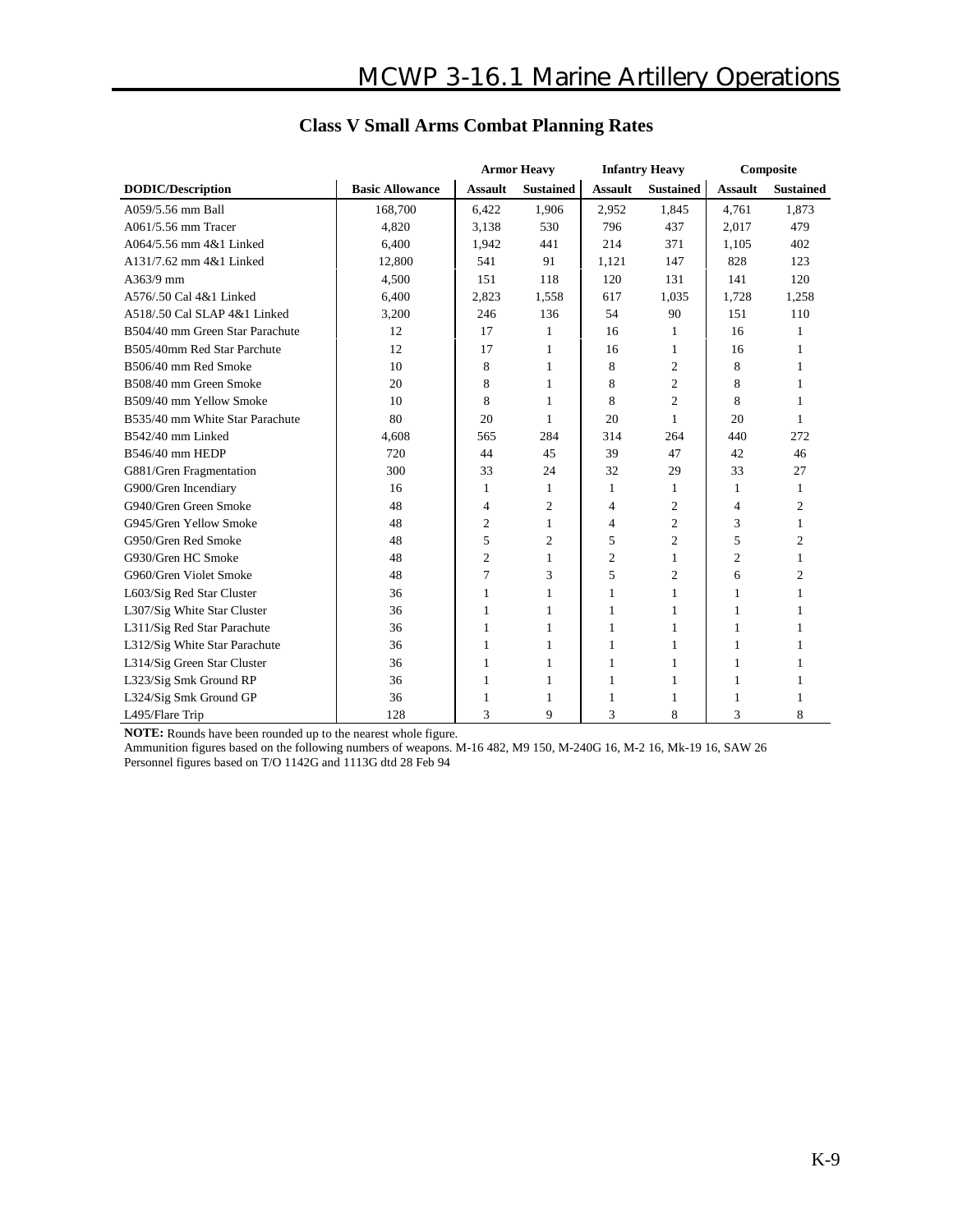|                                 |                        | <b>Armor Heavy</b> |                  | <b>Infantry Heavy</b> |                  | Composite      |                  |
|---------------------------------|------------------------|--------------------|------------------|-----------------------|------------------|----------------|------------------|
| <b>DODIC/Description</b>        | <b>Basic Allowance</b> | <b>Assault</b>     | <b>Sustained</b> | <b>Assault</b>        | <b>Sustained</b> | <b>Assault</b> | <b>Sustained</b> |
| D501/Proj ADAM-L                | 14                     | 5                  | $\overline{2}$   | 8                     | 4                | 7              | 3                |
| D502/Proj ADAM-S                | 27                     | 32                 | 4                | 18                    | 8                | 24             | 6                |
| D505/Proj ILLUM M485A2          | 13                     | 8                  | 3                | 5                     | 3                | 7              | 3                |
| D510/Proj COPPERHEAD            | $\overline{c}$         | $\overline{4}$     |                  | $\overline{2}$        | 1                | 3              | 1                |
| D514/Proj RAAMS-S               | 11                     | 16                 | 9                | 19                    | 5                | 17             | 6                |
| D515/Proj RAAMS-L               | 6                      | $\mathbf{1}$       | 6                | 3                     | 7                | $\overline{c}$ | 7                |
| D528/Proj SMOKE M825            | 108                    | 12                 | 6                | 11                    | 5                | 11             | 6                |
| D544/Proj HE                    | 593                    | 232                | 58               | 131                   | 44               | 180            | 49               |
| D550/Proj WP                    | 36                     | 29                 | 7                | 25                    | 6                | 27             | 6                |
| D563/Proj DPICM                 | 569                    | 57                 | 12               | 111                   | 9                | 85             | 10               |
| D579/Proj HE RAP                | 234                    | 232                | 58               | 49                    | 131              | 180            | 49               |
| D864/Proj DPICM BB              | 410                    | 57                 | 12               | 111                   | 9                | 85             | 10               |
| <b>Projectile Subtotals</b>     | 2.023                  | 685                | 178              | 575                   | 145              | 628            | 156              |
| D532/Prop M203 RB               | 729                    | 319                | 77               | 267                   | 58               | 292            | 66               |
| D533/Prop M119A1/A2             | 364                    | 105                | 28               | 88                    | 23               | 96             | 25               |
| D540/Prop M3A1 GB               | 190                    | 57                 | 15               | 48                    | 13               | 53             | 13               |
| D541/Prop M4A2 WB               | 937                    | 267                | 70               | 223                   | 58               | 244            | 63               |
| <b>Propellant Subtotals</b>     | 2,220                  | 748                | 190              | 626                   | 152              | 685            | 167              |
| $N289$ /Fz ET M762 <sup>1</sup> | 1,211                  | 194                | 53               | 296                   | 47               | 247            | 50               |
| N290/Fz ET M767 <sup>2</sup>    | 104                    | 80                 | 20               | 51                    | 15               | 65             | 17               |
| N291/Fz VT M732A23              | 149                    | 58                 | 15               | 33                    | 11               | 45             | 13               |
| N340/Fz PD M739 <sup>4</sup>    | 654                    | 379                | 94               | 216                   | 71               | 295            | 80               |
| N569/Fz CP Mk 399-1             | 12                     | 5                  | $\overline{c}$   | 3                     | 1                | $\overline{4}$ | 1                |
| <b>Fuze Subtotals</b>           | 2,130                  | 716                | 184              | 599                   | 145              | 656            | 161              |
| N523/Primer M82                 | 2,219                  | 747                | 189              | 624                   | 150              | 684            | 165              |

### **Class V Artillery Ammunition Combat Planning Rates**

\* Rounds and weigts have been rounded up to the nearest whole figure.

1. N285/Fz MTSQ M577 may be substituted.

2. N286/Fz MTSQ M582 or N278/Fz MTSQ M564 may be substituted.

3. N264/Fz VT M732 may be substituted in deep-well projectiles.

4. N335/Fz PD M557 or N311/Fz PD M572 may be substituted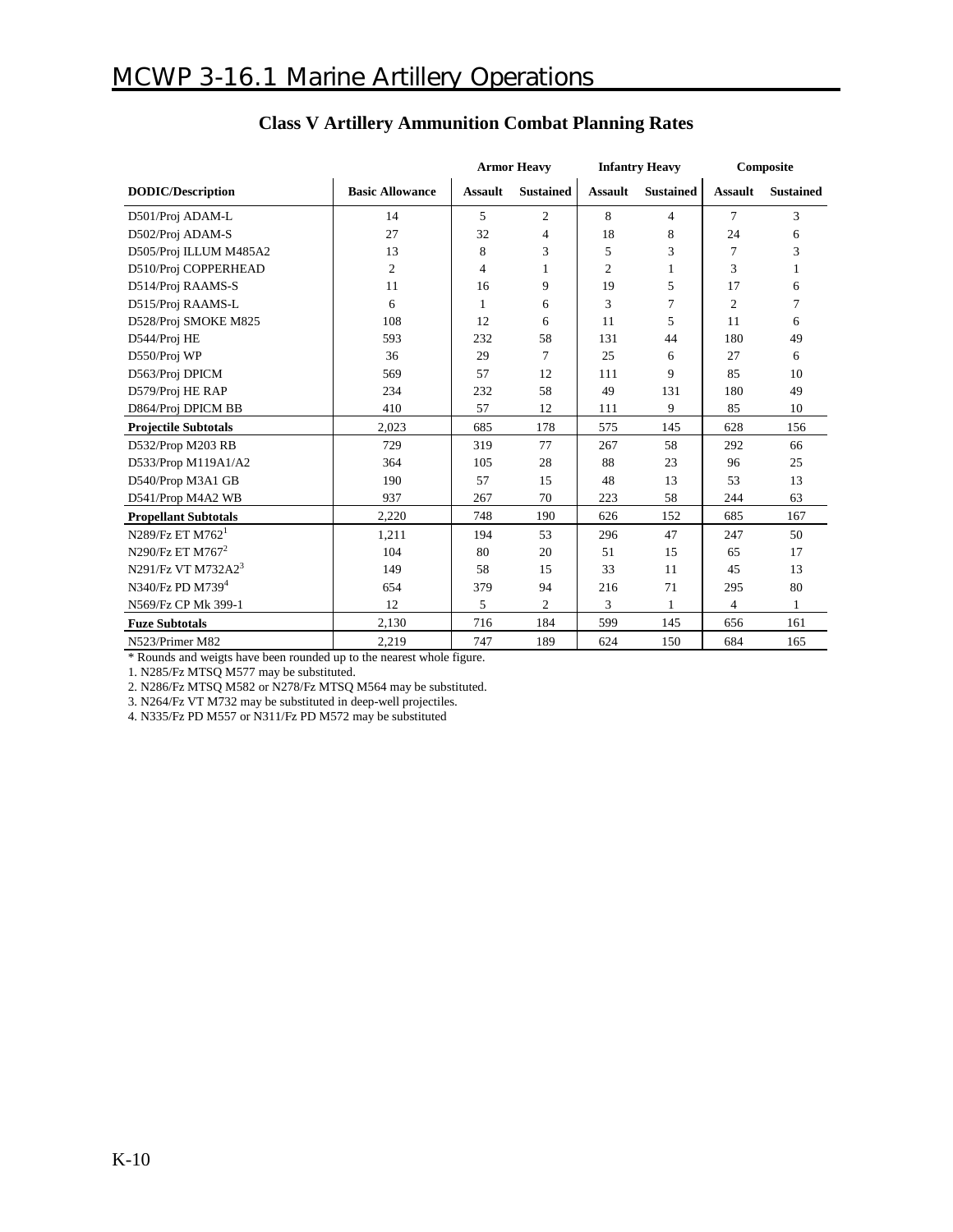# **Ammunition Packing Dimensions**

| <b>Projectiles</b> |                           |                |                    |                                 |                |  |  |  |
|--------------------|---------------------------|----------------|--------------------|---------------------------------|----------------|--|--|--|
| <b>DODIC</b>       | Nomenclature              | # of Rounds    | Weight (lbs)       | Dimensions (in)*                | Cube $(ft^3)$  |  |  |  |
| D501               | ADAM-L (M692)             | 8              | 887                | 39 3/8 x 14 1/2 x 29            | 9.7            |  |  |  |
| D502               | ADAM-S (M731)             | 8              | 887                | 39 3/8 x 14 1/2 x 29            | 9.7            |  |  |  |
| D <sub>505</sub>   | ILLUM M485A2              | 8              | 783                | 27 1/8 x 13 5/8 x 32            | 6.8            |  |  |  |
| D510               | COPPERHEAD (M712)         | 6              | 1,358              | 61 x 33 x 27 1/2                | 32             |  |  |  |
| D514               | <b>RAAMS-S (M741)</b>     | 8              | 882                | 39 3/8 x 14 5/8 x 29 1/8        | 9.7            |  |  |  |
| D <sub>515</sub>   | RAAMS-L (M718A1)          | 8              | 882                | 39 3/8 x 14 5/8 x 29 1/8        | 9.7            |  |  |  |
| D528               | <b>SMOKE, WP (M825A1)</b> | 8              | 874                | 39 3/8 x 14 1/2 x 29            | 9.7            |  |  |  |
| D544               | HE (M107)                 | 8              | 798                | 27 1/8 x 13 5/8 x 32            | 6.8            |  |  |  |
| D <sub>550</sub>   | SMOKE, WP (M110A2)        | 8              | 829                | 27 1/8 x 13 5/8 x 32            | 6.8            |  |  |  |
| D563               | DPICM (M483A1)            | 8              | 874                | 39 3/8 x 14 1/2 x 29            | 9.7            |  |  |  |
| D <sub>579</sub>   | HE, RAP (M549A1)          | 8              | 816                | 38 3/4 x 14 5/8 x 29 1/8        | 9.5            |  |  |  |
| D864               | DPICM, BB (M864)          | 8              | 870                | 39 3/8 x 14 1/2 x 29            | 9.7            |  |  |  |
|                    |                           |                | <b>Propellants</b> |                                 |                |  |  |  |
| <b>DODIC</b>       | <b>Nomenclature</b>       | # of Rounds    | Weight (lbs)       | Dimensions (in)*                | Cube $(f t^3)$ |  |  |  |
| D532               | <b>M203 RB</b>            | 1              | 56                 |                                 |                |  |  |  |
| D533               | M119A1/A2                 | $\mathbf{1}$   | 45                 |                                 |                |  |  |  |
| D540               | M3A1 GB                   | $\overline{c}$ | 29                 |                                 |                |  |  |  |
| D541               | M4A2 WB                   | $\mathbf{1}$   | 27                 |                                 |                |  |  |  |
|                    |                           |                | <b>Fuzes</b>       |                                 |                |  |  |  |
| <b>DODIC</b>       | Nomenclature              | # of Rounds    | Weight (lbs)       | Dimensions (in)*                | Cube $(ft^3)$  |  |  |  |
| N289               | <b>Fz ET M762</b>         | 16             | 47                 | 14.62 x 13.90 x 8.56            | 1.0            |  |  |  |
| N290               | <b>Fz ET M767</b>         | 16             | 47                 | 14.62 x 13.90 x 8.56            | 1.0            |  |  |  |
| N291               | <b>Fz VT M732A2</b>       | 16             | 47                 | 14.62 x 13.90 x 8.56            | 1.0            |  |  |  |
| N340               | <b>Fz PD M739</b>         | 16             | 47                 | 14.62 x 13.90 x 8.56            | 1.0            |  |  |  |
| N569               | Fz CP Mk 399-1            | 16             | 47                 | 14.62 x 13.90 x 8.56            | 1.0            |  |  |  |
| <b>Primers</b>     |                           |                |                    |                                 |                |  |  |  |
| <b>DODIC</b>       | <b>Nomenclature</b>       | # of Rounds    | Weight (lbs)       | Dimensions (in)*                | Cube $(ft^3)$  |  |  |  |
| N523               | Primer M82                | 400            | 34                 | $17.38 \times 11.5 \times 8.12$ | 0.9            |  |  |  |

### **Artillery Ammunition**